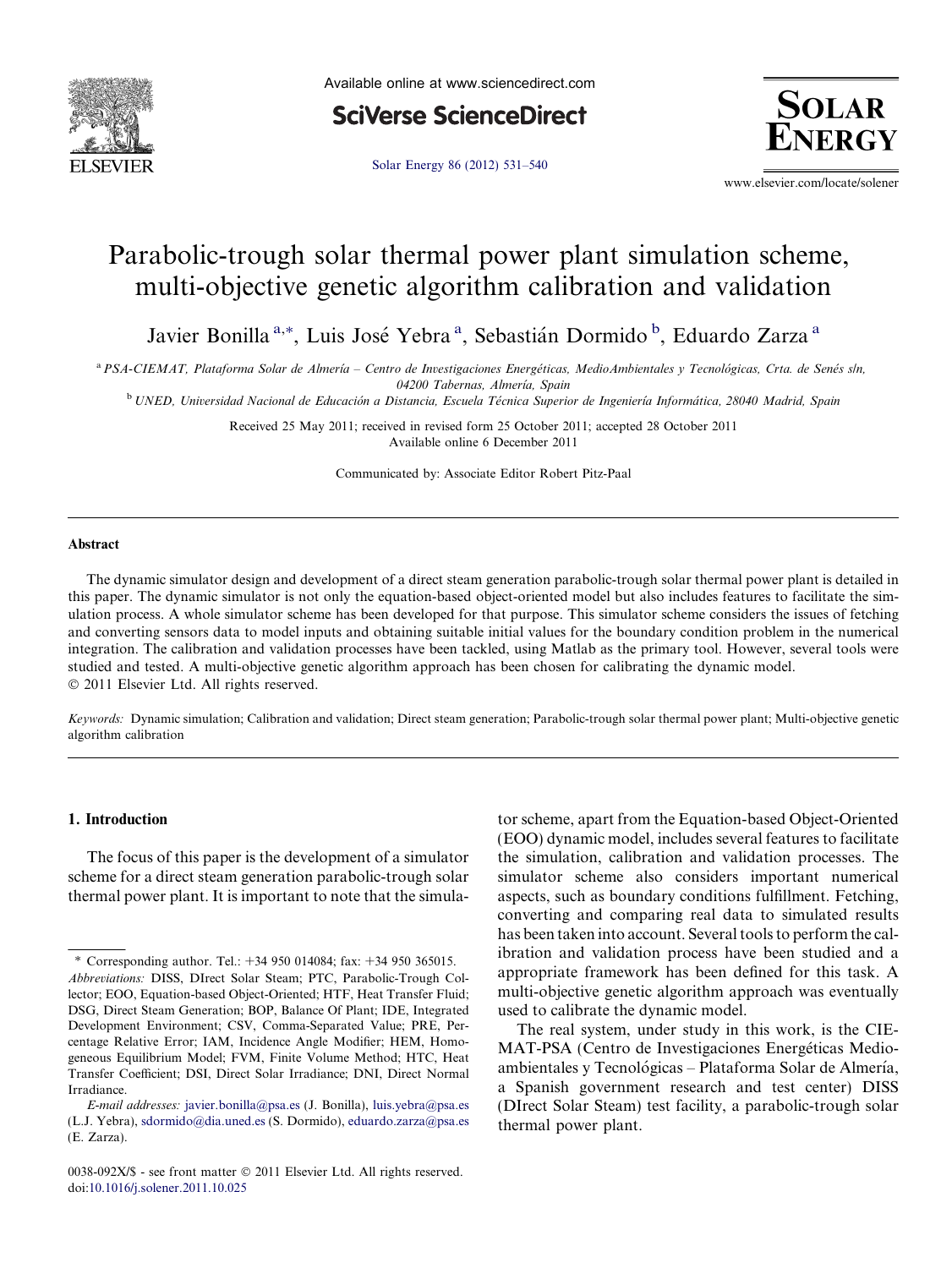This paper presents in detail the latest improvements made in a dynamic equation-based object-oriented simulator to study the DISS test facility behavior, this dynamic simulator is primarily intended to be used for the development of advanced control systems. A fair amount of research has been devoted to study this thermal power plant, first of all the study of its feasibility, erection and safe operation in the DISS project [\(Zarza et al., 2004; Eck et al., 2003\)](#page--1-0). Considering modelling and simulation of the DISS solar thermal power plant are worth mentioning [\(Eck and Hirsch, 2007;](#page--1-0) [Yebra, 2006](#page--1-0)).

#### 2. The DISS parabolic-trough solar thermal power plant

The DISS (DIrect Solar Steam) test facility is a parabolic-trough solar thermal power plant owned by CIE-MAT-PSA (see Fig. 1). The parabolic-trough technology is one of the several different solar thermal concentrating technologies available. The aim of the DISS facility is to develop a new generation of solar power plants using Parabolic-Trough Collectors (PTCs) to produce high pressure steam in the absorber tubes. Their high working temperature makes PTCs suitable for supplying heat to industrial processes, replacing traditional fossil fuels ([Kutshcer](#page--1-0) [et al., 1982; Zarza, 2000](#page--1-0) ). The Heat Transfer Fluid (HTF) used in the DISS test facility is the two-phase-flow steam–water, which circulates in three different states, subcooled liquid, steam–water mixture and superheated steam. This technology, known as direct steam generation (DSG), increases overall system efficiency while reducing investment costs, by eliminating the oil previously used as a heat-transfer medium between the solar field and the Balance Of Plant (BOP), and thereby also eliminating the need for a heat exchanger.

### 2.1. Main features of the DISS facility

The DISS plant consists of two subsystems, the solar field of PTCs and the BOP. In the solar field, feed water is preheated, evaporated and converted into superheated



Fig. 1. General view of the DISS test facility, a parabolic-trough solar thermal power plant owned by Plataforma Solar de Almería (CIEMAT).

steam as it circulates through the absorber tubes of a 665-m-long row of PTCs with a total solar collecting surface of  $3838 \text{ m}^2$ . Superheated steam generated in the solar field is condensed, processed and reused again as feed water for the solar field (closed-circuit operation) in the BOP. The BOP consists of water/steam separators, condensers, chemical dosing system, preheaters, deaerators and water pumps. [Fig. 2](#page--1-0) shows a simplified diagram of the DISS loop.

### 3. DISS facility model

A DISS solar thermal power plant EOO model ([Yebra,](#page--1-0) [2006; Yebra et al., 2006\)](#page--1-0) was developed to study the behavior of the real plant, the DISS model only considers the once-trough operation mode.

An EOO methodology allows to describe the system as a set of equations which are acausal, maintaining its mathematical meaning. Moreover, a object-oriented methodology allows to define basic models of components which can be reused to develop new complex models without additional effort. This methodology allows to develop reusable and easy to maintain components. The modelling language chosen was Modelica 2.2.1 ([Modelica Association,](#page--1-0) [2007\)](#page--1-0) which is a equation-based object-oriented modelling language. Modelica is developed and maintained by the Modelica Association. The Integrated Development Environment (IDE) chosen, which supports the Modelica language, has been Dymola 6.0b [\(Dynasim, 2006\)](#page--1-0).

[Fig. 3](#page--1-0) shows the DISS test facility Modelica component diagram which has 11 PTC components. The model inputs are the following, the ambient temperature (Tamb), the Direct Solar Irradiance (DSI) (Rad), with regards to the HTF, the inlet temperature *(inletTemp)*, the inlet pressure (*inletPres*) and the mass flow rate (*mdot* ws), the three last inputs are also provided for the last collector injector, since this model only supports the once-through operation mode. From the DSI, the Direct Normal Irradiance (DNI) is computed using the incidence angle. The PSA algorithm ([Blanco-](#page--1-0)[Muriel et al., 2001\)](#page--1-0) is used to calculate the solar vector, the PTCs are considered to properly follow the sun trajectory.

The PTC thermal potency is computed using the DNI, the PTC area and the thermal, geometrical and optical losses. A experimental global thermal losses model for this kind of PTC, proposed by [Ajona \(1999\)](#page--1-0) is considered. The geometrical losses are included in the experimental Incidence Angle Modifier (IAM) model, also for this kind of PTC, proposed by González et al. (2001). The optical losses model is described in this manuscript, in Section [5](#page--1-0). The absorber tube, located in the geometrical focal line of the parabolic-trough receiver, is composed of a steel pipe and a glass cover. Conduction in the steel pipe has been neglected in the model.

The two-phase flow is modelled as a discretized or distributed-parameter model, using a Homogeneous Equilibrium Model (HEM), which contains mixture equations for the mass, momentum and energy balances, described in ([Bonilla](#page--1-0) [et al., 2011a](#page--1-0)). The Finite Volume Method (FVM) ([Patankar,](#page--1-0)